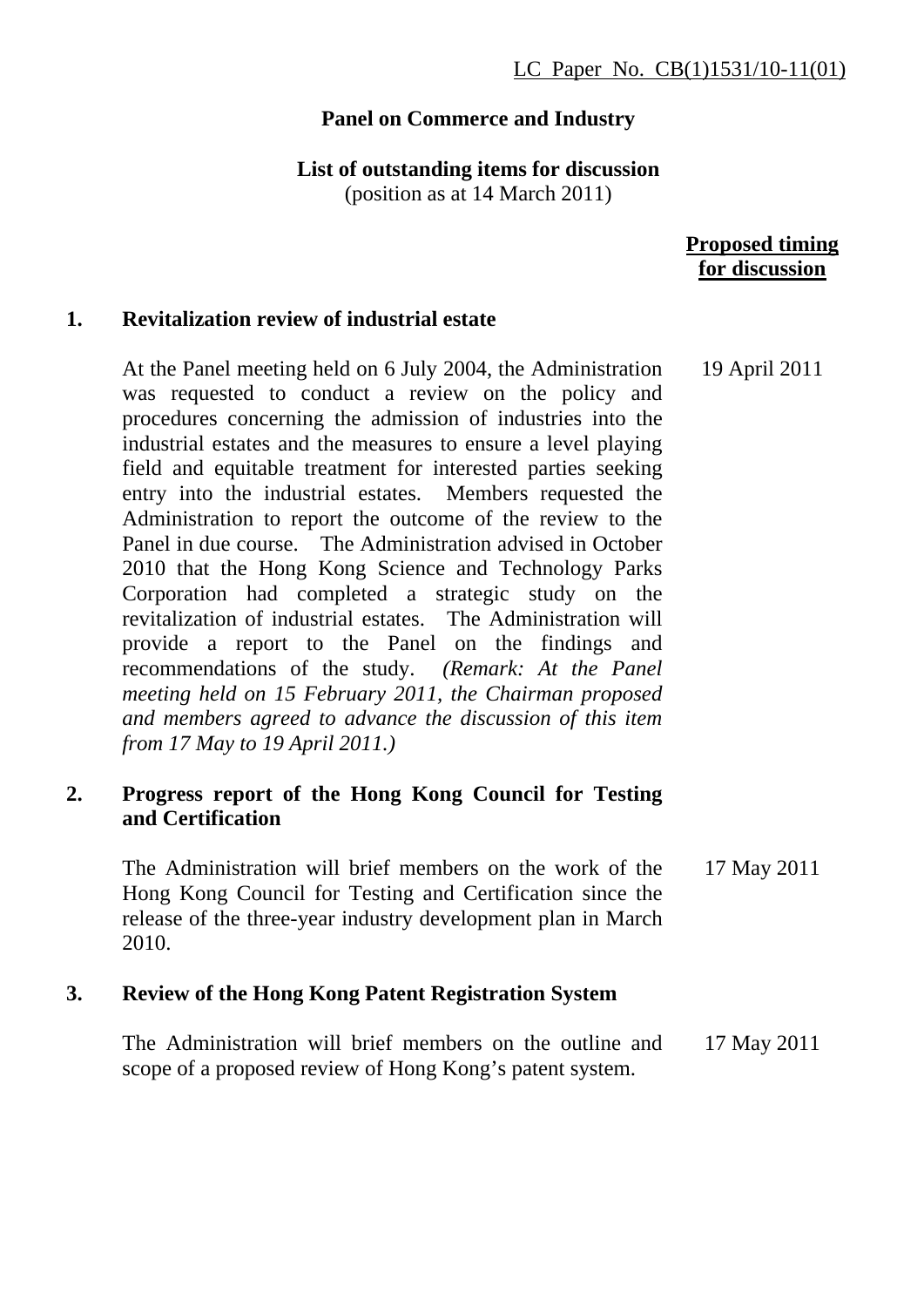### **Proposed timing for discussion**

# **4. Reports on the work of the Hong Kong Economic and Trade Offices and the Office of the Government of the HKSAR in Beijing**  The Heads of Economic and Trade Offices and the Office of the Government of the HKSAR in Beijing will brief the Panel on their work since their last report in June 2010. 21 June 2011 **5. Progress report on the Research and Development Cash Rebate Scheme**  The Administration will brief members on the progress in the implementation of the Research and Development Cash Rebate Scheme. 21 June 2011 **6. Annual progress report of Research and Development Centres**  The Administration will brief members on the annual progress report of the Research and Development Centres. 21 June 2011 (tentative) **7. Economic and trade co-operation between Hong Kong and Taiwan**  The Administration will update members on the latest development of economic and trade co-operation between Hong Kong and Taiwan, in particular the progress made in the areas of trade, investment and tourism. First half of 2011 **8. Small and medium enterprise funding schemes**  The Administration will brief members on its proposal to increase the financial commitment of the SME Export Marketing Fund and SME Development Fund by \$1 billion. Mid 2011 **9. Progress of the World Trade Organization Doha Development Agenda Negotiations**  The Administration will update members on the latest round of multilateral trade negotiations under the World Trade Organization, as and when there are significant developments. To be confirmed